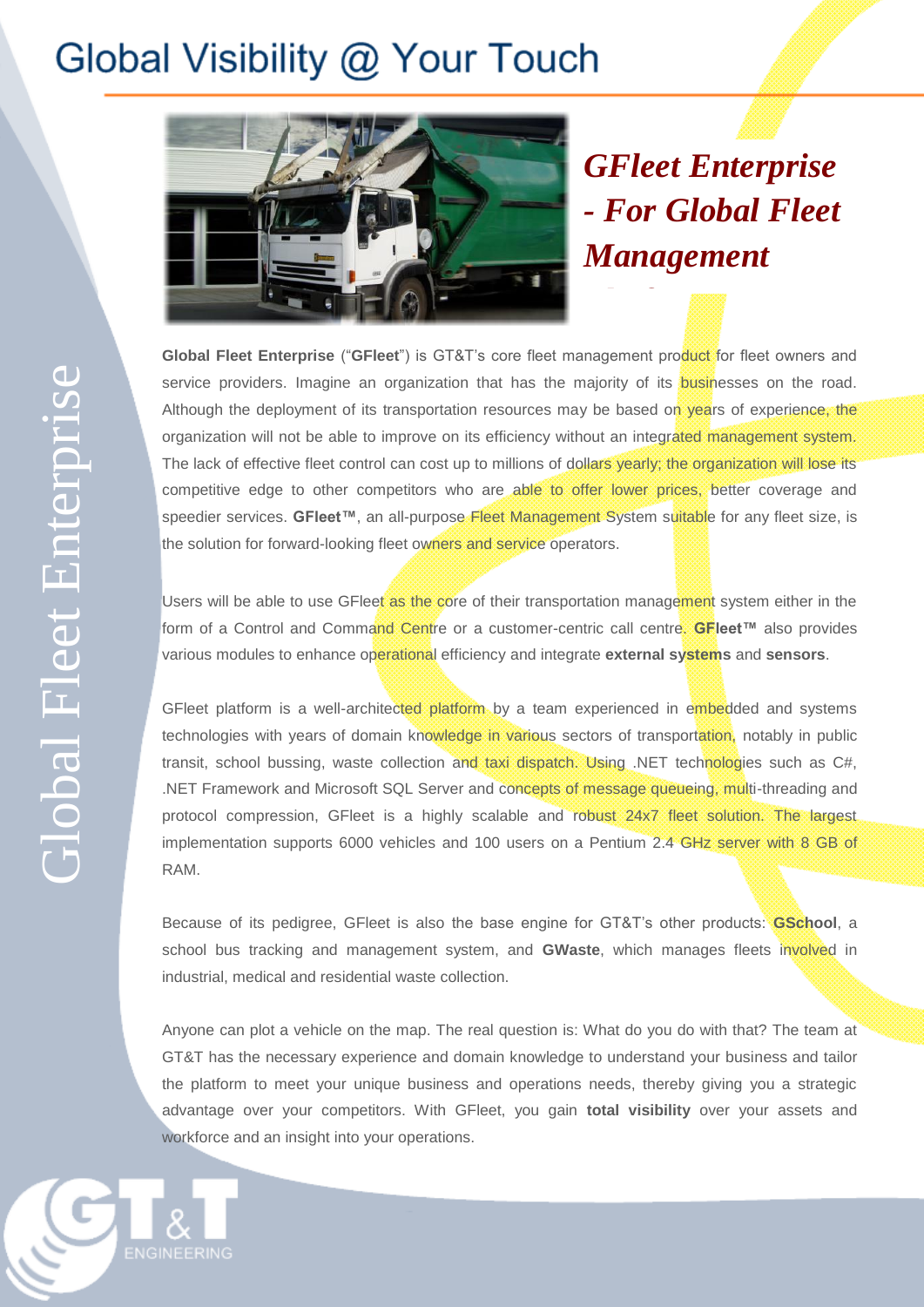# Global Visibility @ Your Touch

### *GFleet Modules*

### **Computer-Aided Display/Dispatch (GCAD)**

A command and control application which places the entire fleet performance at your finger-tips, through the map-based views, incident management and reports.

#### **GFleet Server (GServer)**

A high-performance and scalable engine which tracks the state of each and every asset.

#### **Global Gate (GGate)**

Implements a highly-optimized, binary packed overthe-air protocol called Global Fleet Interface Protocol (GFIP), keeping monthly communications costs low. Easily extends to other AVL black box trackers and GT&T's GMobility Platform for Windows CE .NET.

#### **GFTP**

A custom FTP gateway which archives and manages downloads for firmware upgrades, performance logs uploads and run sheet management.

#### **GSync**

A reliable TCP-based synchronization feature which guarantees all mobile transactions are captured for processing by billing and customer systems, despite communications outages or lack of **coverage**.

#### **Zone Management**

Zones of n-sided polygons are used to measure trip performances and enforce vehicle accessibility to restricted areas.

#### **Job Management**

Jobs, especially those imported from external systems are uniquely tracked and dispatched to mobile terminals for completion or fulfilment.

#### **Sensor**

A variety of sensors ranging from passive to active RFID readers, and temperature, humidity and motion devices are accessible from GFleet.

#### **Reports**

A set of reports to allow managers to make better workforce decisions and improve overall fleet productivity.

#### **Fleet Maintenance**

The Fleet Maintenance feature helps tracks repairs and costs incurred.

#### **Path Search and Routing**

Dispatchers will be able to make quick dispatch decisions based on routing and other efficiency criteria for dynamic jobs – (Under development)

#### **Vehicle Performance**

Collect comprehensive vehicle performance for buses and trucks based on CAN Bus 2.0B/J1939 – (Under development)

#### **GFleet Manager**

This tool configures the settings and installation of fleet devices, and manages user access control. Vehicle curfew restricts vehicle movement to defined times of the day.

#### **RFID Card Printing Management**

A card printing tool for RFID-based ISO-cards for driver access and in-vehicle logons.

#### **Route Builder and Scheduler (GScheduler)**

A trip planner which helps to construct routes and schedules.

#### **Driver Check-In (GLogon)**

Automate and track driver check-ins to depot to ensure smooth and timely attendance.

#### **Web-Based Mapping Portal (GTrak) / GIS Data**

A standards-based GIS web portal for user and customer access, based on AJAX. GTT is also a GIS data supplier, with availability of world-wide maps.

#### **Mileage**

Mileage clocked by the vehicle's odometer is logged, helping to track and manage fuel costs more efficiently.

#### **RFID**

On-vehicle interfaces to Mifare and EPC Gen 2 readers are available for logistics and waste management. GT&T's very own active RFID tags are supported for cold-chain management needs.

#### **Integration Adaptors**

Integrate with enterprise systems using well-known standards-based technologies such as XML and web services.

#### **Mobile Devices**

Supports GT&T's GBox AVL trackers, and Windows CE .NET mobile data terminals, running  $GT&T$ 's GMobility Platform.

#### **Workflow**

A process and event-driven workflow engine based on BPEL 2.0 to trigger external actions. – (Under development)

#### **Scheduling and Optimization**

Planners will be able to automatically schedule and assignment pick-ups for large fleets more efficiently and quickly – (Under development)

#### **Advanced Driver Behaviour Monitoring**

Advanced harsh-braking and driving habits monitoring – (Under development)